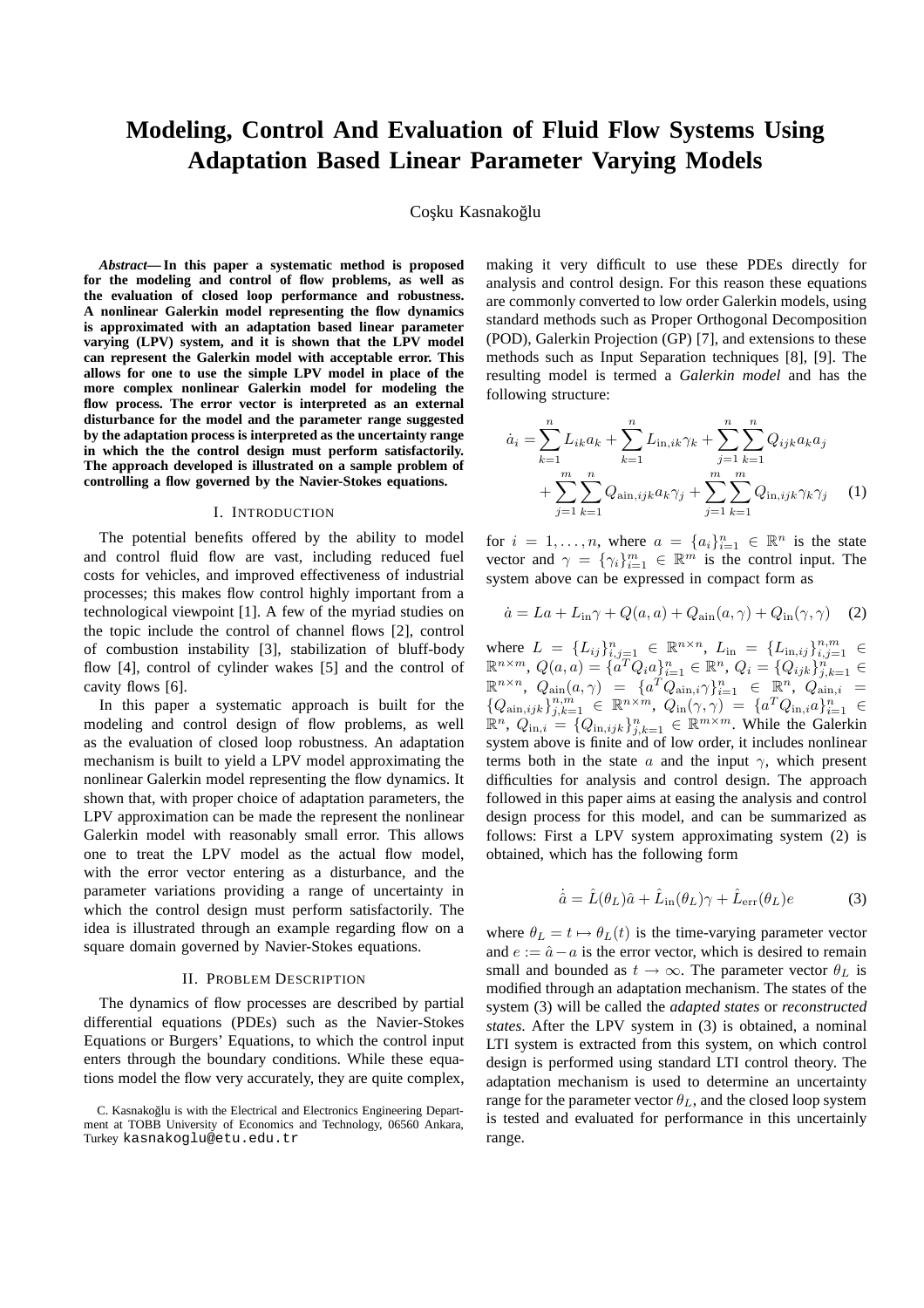# III. OBTAINING A LPV MODEL APPROXIMATING THE GALERKIN SYSTEM THROUGH ADAPTATION

In this section a LPV system of the form (3) is built to approximate the Galerkin system (2). First note that while system (1) is a nonlinear system in a and  $\gamma$ , it is linear in its parameter values contained in  $L$ ,  $Q$ ,  $L_{\text{in}}$ ,  $Q_{\text{in}}$  and  $Q_{\text{ain}}$ . To write the dynamics in a form where this linear dependance is apparent, let us first build the parameter vector  $\theta$  as

$$
\theta := \text{col}(L(:,, L_{\text{in}}(:,, Q(:,, Q_{\text{in}}(:,, Q_{\text{ain}}(:,)))
$$
 (4)

where col stands for column vector, i.e.  $col{x_1, x_2, ..., x_n} = [x_1^T \ x_2^T \ \dots \ x_n^T]^T$ , and  $L($ :) denotes the column vector formed by stacking all elements of L on top of each other, i.e.

$$
L(:):=\text{col}(L_{11},L_{21},\ldots,L_{n1},\ldots,L_{n1},L_{n2},\ldots L_{nn})\tag{5}
$$

The column vectors  $L_{\text{in}}(:, Q(:, Q_{\text{in}}(:, \text{ and } Q_{\text{ain}}(:, \text{ can be}$ defined similarly. One can also define  $\Phi : \mathbb{R}^n \times \mathbb{R}^m \to$  $\mathbb{R}^n \times \mathbb{R}^p$  to satisfy the expression

$$
\dot{a} = \Phi(a, \gamma)\theta \tag{6}
$$

where  $\Phi(a, \gamma)$  is a  $n \times p$  dimensional matrix with elements  $\{\Phi(a,\gamma)_{ij} \mid i = 1,\ldots,n, j = 1,\ldots,p\}$ . Here,  $\Phi(a,\gamma)_{ij}$ denotes the element at row  $i$  and column  $j$  and corresponds to the contribution of the *j*th parameter of  $\theta$  to the *i*th element a. The next step is the design of the adaptation mechanism that will modify the system parameters. First, the Galerkin system (6) is written as

$$
\begin{aligned}\n\dot{a} &= \Phi(a, \gamma)\theta \\
\dot{a} &= \Phi_L(a, \gamma)\theta_L + \Phi_N(a, \gamma)\theta_N \\
\dot{a} &= La + L_{in}\gamma + Q(a, a) + Q_{ain}(a, \gamma) + Q_{in}(\gamma, \gamma)\n\end{aligned}
$$
(7)

where the linear and nonlinear parts of the system have been split as

$$
\Phi_L(a, \gamma)\theta_L := La + L_{in}\gamma
$$
  
\n
$$
\Phi_N(a, \gamma)\theta_N := Q(a, a) + Q_{ain}(a, \gamma) + Q_{in}(\gamma, \gamma)
$$
 (8)

We will also assume that  $\Vert \text{col}(a, \gamma) \Vert \leq \Vert \text{col}(a, \gamma) \Vert_{\infty}$  for some  $\Vert \text{col}(a, \gamma) \Vert_{\infty} \in \mathbb{R}_+$  for all  $t \geq 0$ .<sup>1</sup> The goal is to obtain a linear model whose parameters will be modified by the adaptation mechanism to match the Galerkin system above. For this purpose one can construct a parameter adaptation mechanism in which the underlying model structure is based on only the linear part of the Galerkin model as follows

$$
\dot{\hat{\theta}}_L = -\alpha \Phi_L^T(a, \gamma) e - \alpha \Upsilon_b(\hat{\theta}_L)
$$
\n(9)

$$
\dot{\hat{a}} = \Phi_L(a, \gamma)\hat{\theta}_L - ke = \hat{L}a + \hat{L}_{\text{in}}\gamma - ke \qquad (10)
$$

where  $e = \hat{a} - a$ ,  $k \in \mathbb{R}_+$ ,  $\alpha \in \mathbb{R}_+$ , and  $b \in \mathbb{R}_+$ . The function  $\Upsilon_b : \mathbb{R}^n \to \mathbb{R}^n$  with  $b \in \mathbb{R}_+$  is a dead-zone like function such that

$$
\Upsilon_b(x) = \begin{cases} 0, & \|x\| \le b; \\ x - bx/\|x\|, & \|x\| > b. \end{cases} \tag{11}
$$

We now state the following theorem regarding the operation of the adaptation mechanism.

*Theorem 1:* Consider the system in (7) and adaptation mechanism given in (9)-(10). For this system and adaptation mechanism, the state error  $e := \hat{a} - a$  and the error on the linear part of the adapted parameter vector  $\hat{\theta}_L := \hat{\theta}_L - \theta_L$ will remain bounded for all t, and  $\exists k_1, k_2, k_3, k_4 \in \mathbb{R}_+$  and a class  $\mathcal N$  function<sup>2</sup>  $\rho$  where

$$
k_1 := \min\left\{\frac{1}{2}, \frac{1}{2\alpha}\right\} \tag{12}
$$

$$
k_2 := \max\left\{\frac{1}{2}, \frac{1}{2\alpha}\right\} \tag{13}
$$

$$
k_3 := \max\left\{ \|Q\| + \frac{\|Q_{\text{ain}}\|}{2}, \frac{\|Q_{\text{ain}}\|}{2} + \|Q_{\text{in}}\| \right\} \tag{14}
$$

$$
k_4 := 3b \tag{15}
$$

$$
\rho(x) := \max\left\{ \varepsilon^{-1} k_3 x^2, k_4 \right\} \tag{16}
$$

such that

$$
\|\text{col}(e,\tilde{\theta}_L)\| \le \sqrt{k_2/k_1} \rho(\|\text{col}(a,u)\|_{\infty}) \tag{17}
$$

as  $t \to \infty$ , for any  $0 < \varepsilon < k$ .

*Proof:* The proof is given in the Appendix.

It follows from the theorem that, while it is not possible to drive the error  $e$  to zero, it is possible to keep it acceptably small through proper selection of the internal parameters  $\alpha$ and  $k$  of the adaptation mechanism. Note also that  $(10)$  can be manipulated as

$$
\begin{aligned}\n\dot{\hat{a}} &= \hat{L}(\hat{a} - e) + \hat{L}_{\text{in}}\gamma - ke \\
\dot{\hat{a}} &= \hat{L}\hat{a} + \hat{L}_{\text{in}}\gamma + \hat{L}_{\text{err}}e\n\end{aligned} \tag{18}
$$

where  $\hat{L}_{err} = -(\hat{L} + kI)$ . One can then see that (18) is of the same form as (3). Thus, one can now regard the system above as a LPV system that approximates the nonlinear Galerkin system  $(7)$ , with the signal  $e$  entering as an external disturbance. With this interpretation, instead of dealing with a nonlinear system (i.e. the Galerkin system), one can carry out the control design on a linear system (e.g. a nominal linear time invariant (LTI) plant extracted from the LPV model) making sure that the controller also performs satisfactorily for the range of parameters predicted by the adaptation mechanism. Figure 1 shows a block diagram illustrating this idea for a tracking problem, with input and output disturbances also marked, in addition to the additional disturbance due to the adaptation error. The approach shown in the figure will be illustrated next with a flow control example governed by Navier-Stokes equations on a square domain.

<sup>&</sup>lt;sup>1</sup>This assumption is justified from a physical perspective as for most reallife processes, the actuators can only produce finite inputs, and the system will not "blow up" under such inputs.

 ${}^{2}$ Continuous, non-decreasing, and non-negative.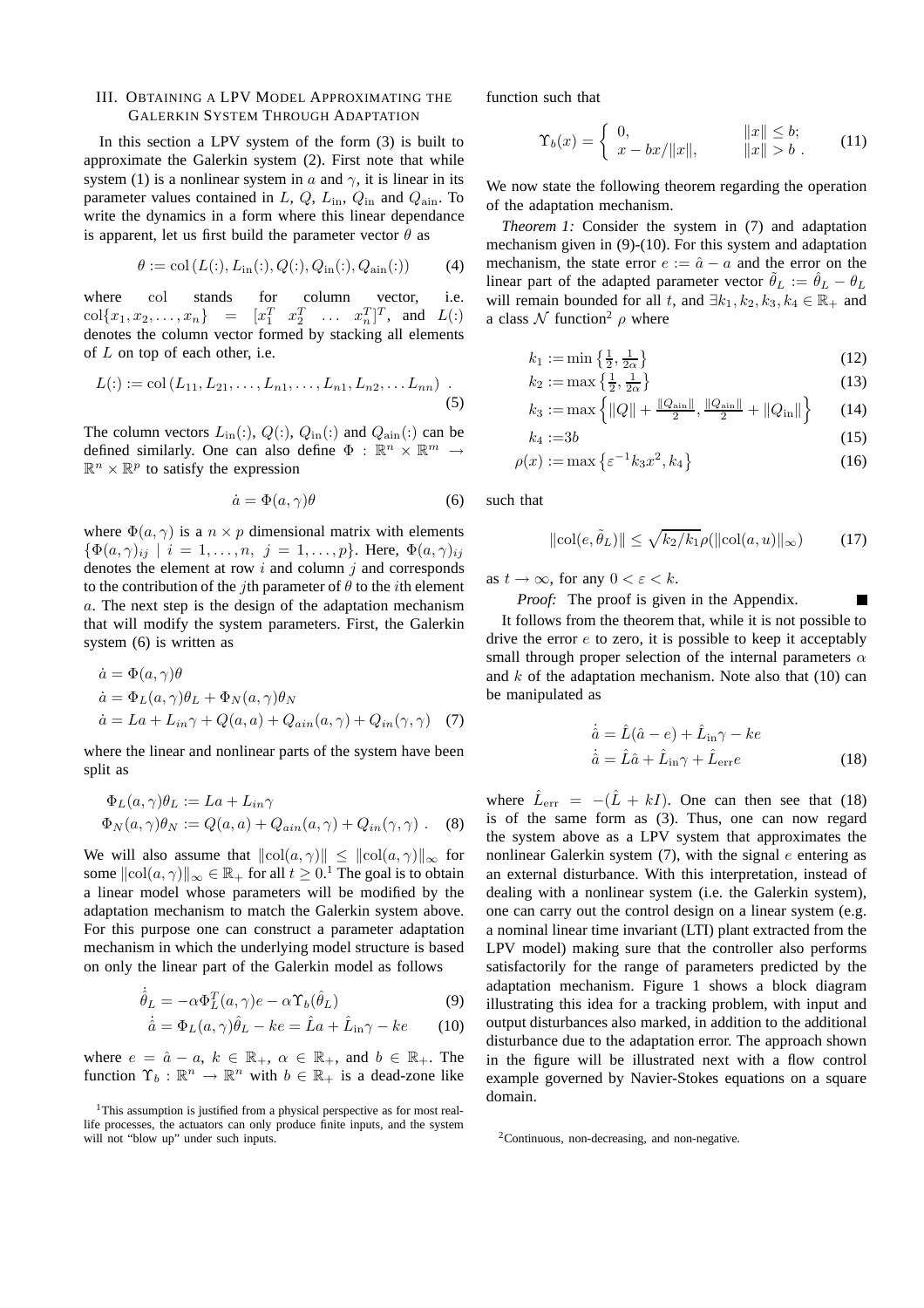

Fig. 1. Using a LPV model approximating the nonlinear Galerkin model for a reference tracking problem.

# IV. EXAMPLE: BOUNDARY CONTROL OF 2D INCOMPRESSIBLE NAVIER-STOKES EQUATIONS ON A **SOUARE DOMAIN**

## *A. Problem Description*

Consider the two-dimensional non-dimensional Navier-Stokes equation

$$
\frac{\partial q}{\partial t} + (q \cdot \nabla)q = -\nabla p + \nu \Delta q \tag{19}
$$

subject to the incompressibility condition  $\nabla \cdot q = 0$ , where  $\nu = Re^{-1}$  and  $Re$  is the *Reynolds number*. Let  $p(x, y, t) \in \mathbb{R}$ denote the pressure, and  $q(x, y, t) = (u(x, y, t) v(u, x, t)) \in$  $\mathbb{R}^2$  denote the flow velocity, where u and v are the components in the longitudinal and latitudinal directions, respectively. In the given coordinates, equation (19) reads as

$$
\frac{\partial u}{\partial t} + \frac{\partial u}{\partial x} u + \frac{\partial u}{\partial y} v = -\frac{\partial p}{\partial x} + \nu \left( \frac{\partial^2 u}{\partial x^2} + \frac{\partial^2 u}{\partial y^2} \right)
$$

$$
\frac{\partial v}{\partial t} + \frac{\partial v}{\partial x} u + \frac{\partial v}{\partial y} v = -\frac{\partial p}{\partial y} + \nu \left( \frac{\partial^2 v}{\partial x^2} + \frac{\partial^2 v}{\partial y^2} \right) (20)
$$

For our example, the viscosity is set to  $\nu = 0.1$ , and the spatial domain is defined as  $\Omega = [0, 1] \times [0, 1]$ . The initial conditions are  $u(x, y, 0) = v(x, y, 0) = 0$  and the boundary conditions are

$$
u(x, 0, t) = 1, v(x, 0, t) = 0
$$
  
\n
$$
u(x, 1, t) = 1, v(x, 1, t) = 0
$$
  
\n
$$
u(0, y, t) = 0, \frac{\partial v}{\partial x}(0, y, t) = 0
$$
  
\n
$$
u(1, y, t) = \begin{cases} 0, & y \in [0, 0.42); \\ \gamma(t), & y \in [0.42, 0.58]; \\ 0, & y \in (0.58, 1]. \end{cases}
$$
  
\n
$$
v(1, y, t) = 0
$$

where  $\gamma \in \mathbb{R}$  is the control input. For this example, we shall define the control task as controlling the longitudinal speed at a given point  $(x_c, y_c) \in \Omega$ . In other words, if the system output  $y$  is defined as

$$
y(t) = u(x_c, y_c, t) \tag{21}
$$

and a reference signal  $y_{ref} : t \mapsto y_{ref}(t)$  is given, then the goal is to achieve  $y \rightarrow y_{ref}$ .

## *B. Modeling of the Flow Process*

It was shown in detail in [9] how a Galerkin system in the form (2) can be obtained from the Navier-Stokes equations (20) using proper orthogonal decomposition (POD), Galerkin Projection (GP) and input separation (IS). In this paper the results from this study will be used directly without repeating the derivations. However for control design, the system (2) must be augmented with an output equation. For this purpose an expanded POD expansion for (21) can be written as

$$
y(t) = u(x_c, y_c, t) = \sum_{i=1}^{n} a_i(t)\phi_{i,u}(x_c, y_c) + \gamma(t)\psi_u(x_c, y_c)
$$
  

$$
y = L_{\text{out}}a + L_{\text{out,in}}\gamma
$$
 (22)

where  $\phi_i$  are the POD baseline modes,  $\psi$  is the actuation mode,  $u$  is the flow in the longitudinal direction,  $L_{\text{out}} := [\phi_{1,u}(x_c, y_c) \phi_{2,u}(x_c, y_c) \phi_{3,u}(x_c, y_c)] \in \mathbb{R}^{1 \times 3}$  and  $L_{\text{out,in}} := \psi_u(x_c, y_c) \in \mathbb{R}.$ 

*C. Setting up the Adaptation Mechanism to Obtain the LPV Model*

After the reduced order model is obtained, the next step is to build an adaptation mechanism as described in Section III. Recall that while the original Galerkin system (2) is nonlinear and contains quadratic terms, for the underlying model in estimation we wish to utilize only the linear portion of the model so as to produce a LPV model to be used for the control design process at the next stage. To reduce the number parameters in the adaptation process and simplify the calculations it will be assumed that the Galerkin system has been transformed into modal form. In this case, it was shown in [9] that the eigenvalues for  $L$  are of the form  $spec(L) = {\lambda_1, \lambda_2, \lambda_3}$  and therefore L and L<sub>in</sub> in modal form are

$$
L = \begin{bmatrix} \lambda_1 & 0 & 0 \\ 0 & \lambda_2 & 0 \\ 0 & 0 & \lambda_3 \end{bmatrix}, L_{\text{in}} = \begin{bmatrix} b_1 \\ b_2 \\ b_3 \end{bmatrix} .
$$
 (23)

where  $\lambda_1, \lambda_2, \lambda_3, b_1, b_2, b_3 \in \mathbb{R}$ . Define  $\hat{\theta}_L$  :=  $[\hat{\lambda_1} \ \hat{\lambda_2} \ \hat{\lambda_3} \ \hat{b_1} \ \hat{b_2} \ \hat{b_3}]^T$  and

$$
\Phi_L(a,u):=\left[\begin{array}{cccccc} a_1 & 0 & 0 & \gamma & 0 & 0 \\ 0 & a_2 & 0 & 0 & \gamma & 0 \\ 0 & 0 & a_3 & 0 & 0 & \gamma \end{array}\right] \ .
$$

With these definitions, we set up the parameter adaptation mechanism (9) and the LPV model (10) whose parameters are varied by this adaptation mechanism. Recall that the main goal of the adaptation mechanism is to provide an estimate for the range  $\Theta$  in which the parameters of the LPV system will vary. For this purpose a high number input signals of various types we applied to the Galerkin system including ramp functions, sine functions, chirp functions, square waves and white noise, and the values assumed by the parameters under these excitation signals were recorded.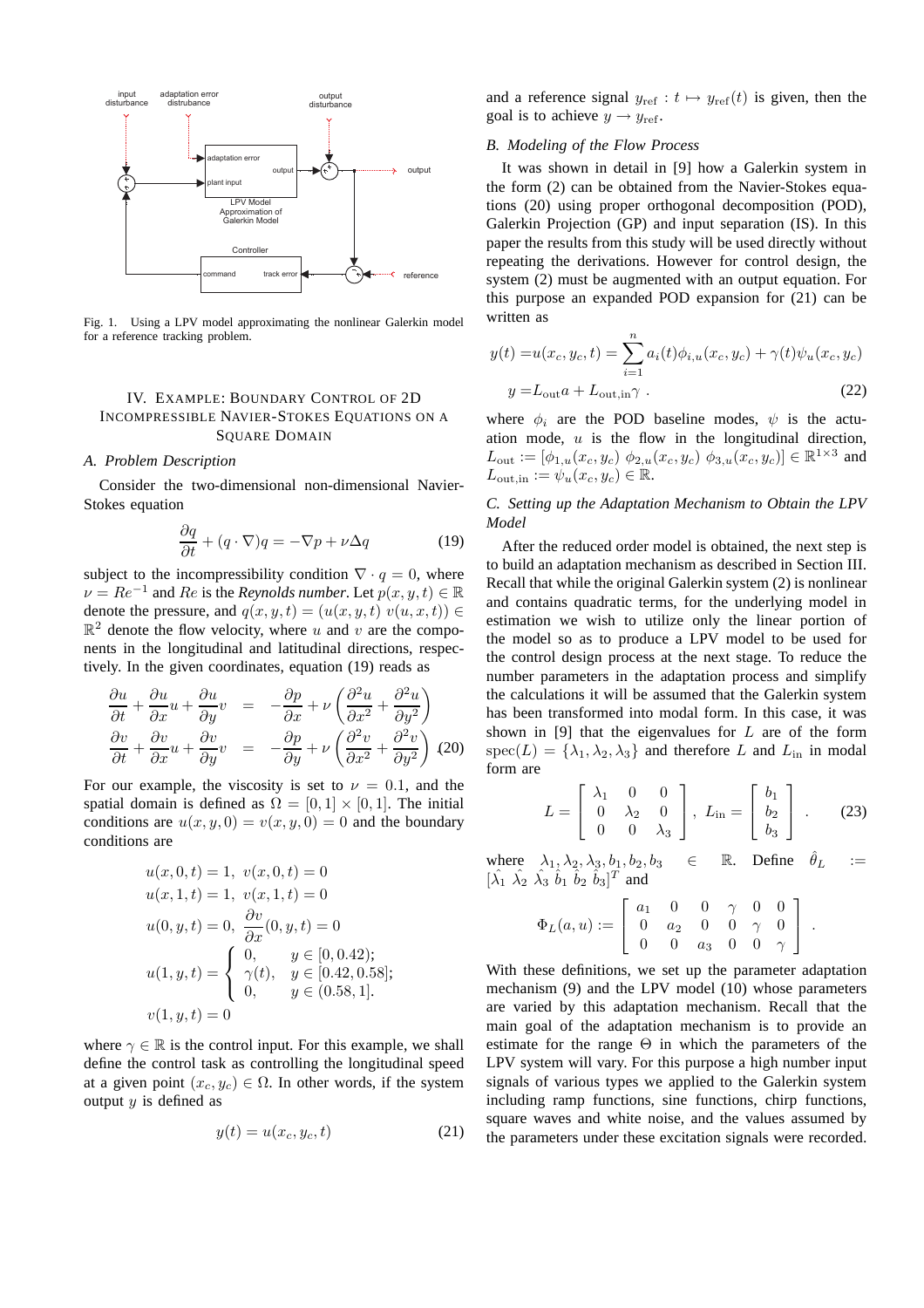Observing the range in which the parameter values vary with these excitations, the range  $\Theta$  such that  $\hat{\theta}_L \in \Theta$  is chosen to be the 6-dimensional box

$$
\Theta = \{\hat{\theta}_L \in \mathbb{R}^6 : -209.83 < \hat{\lambda}_1 < -139.89, \\
-10.79 < \hat{\lambda}_2 < -7.19, -40.10 < \hat{\lambda}_3 < -26.73, \\
-28.90 < \hat{b}_1 < -2.72, -5.36 < \hat{b}_2 < -0.73, \\
-5.24 < \hat{b}_3 < -1.20\} .
$$
\n(24)

Recall also that the adaptation system has two design parameters,  $\alpha$  and k, that determine the rate of convergence of the scheme and also the bound on the error  $e = \hat{a} - a$ . (cf. Theorem 1). Based also on the various types of inputs mentioned above, these parameters were chosen as  $k = 1000$ and  $\alpha = 100$  which were seen to yield  $||e|| < 10^{-3}$  for all excitation cases mentioned above.

## *D. Controller Design and Evaluation*

Once the range  $\Theta$  for the parameter vector is known as in (24), the control design and evaluation is carried out in the following steps: 1) Extract a nominal LTI model from the LPV system, 2) Design a controller for the nominal model using standard LTI design methods (e.g. LQR, PI, PID, etc.), 3) Assure that controller designed performs satisfactorily over the entire parameter range Θ. To obtain the LTI nominal plant for the first step, the parameters are simply fixed at some point near the center of the parameter range  $\Theta$  in (24) as follows:  $\hat{\theta}_{Ln}$  := col{-175, -8.99, -33.4, -15.81, -3.05, -3.22}, which yields the nominal LTI plant

$$
\dot{\hat{a}} = \hat{L}(\hat{\theta}_{Ln})\hat{a} + \hat{L}_{in}(\hat{\theta}_{Ln})\gamma + \hat{L}_{err}(\hat{\theta}_{Ln})e
$$
  

$$
y = L_{out}a + L_{out,in}\gamma
$$
 (25)

where the parameter dependency of  $\hat{L}$ ,  $\hat{L}_{\text{in}}$  and  $\hat{L}_{\text{err}}$  have been shown explicitly.<sup>3</sup> For step two, we choose a simple PI controller for the nominal plant in (25) as follows

$$
C(s) := 5 + \frac{500}{s}
$$
 (26)

where  $\Gamma(s) = C(s)E_r(s)$ , Γ is the transfer function of the input  $\gamma$ , and  $E_r$  is that of  $e_r := y_{\text{ref}} - y$ , the tracking error. The third step is the verification that the controller performs satisfactorily for the entire parameter range Θ. Figure 2 shows the closed loop step response of the system from the reference  $y_{ref}$  to output y for the nominal plant and ten random values of the parameter vector  $\hat{\theta}_L$ . It can be seen that the closed loop system is successful is tracking the step reference in all cases. Figure 3 shows the closed loop step response from the adaptation error  $e$  to out to output  $u$  for the nominal plant and ten random values of the parameter vector  $\hat{\theta}_L$ . Recall that the adaptation error  $e := \text{col}\{e_1, e_2, e_3\}$  is regarded as a disturbance for the system, as seen in Figure 1. It can be seen that a step error does not cause instability and the worst amplification is from  $e_2$  to y, which is about



Fig. 2. Step response of the closed loop system from reference  $y_{ref}$  to output  $y$  for ten random values of the parameter vector.



Fig. 3. Step response of the closed loop system from the adaptation error  $e$  to output  $\hat{y}$  for ten random values of the parameter vector.

five times. As mentioned in Section IV-C, the adaptation parameters k and  $\alpha$  were chosen so as to limit the the error amplitude to  $||e|| < 10^{-3}$ ; hence a five-time amplification will yield to an error contribution of at most 0.005 at the output, which is acceptable. The parameter range  $\Theta$  provided by the adaptation mechanism is also useful in determining the sensitivity to input and output disturbances, entering the system as shown in Figure 1. Figure 4 shows the step response and Figure 5 shows the frequency response of the closed loop system to an input disturbance for the nominal plant and ten random values of the parameter vector. The value of the parameter vector yielding to the highest peak in the frequency response and its corresponding step response are also shown with dashed lines in the figures. The figures indicate that the closed loop system in general has good input disturbance rejection properties, but one needs to be careful if input noise of high amplitude around 15 rad/s is expected since its attenuation may be slow and may interfere with the

<sup>&</sup>lt;sup>3</sup>Recall that  $L_{\text{out}}$  and  $L_{\text{out,in}}$  are not parameter dependent. Recall also that the adaptation error e is treated as a disturbance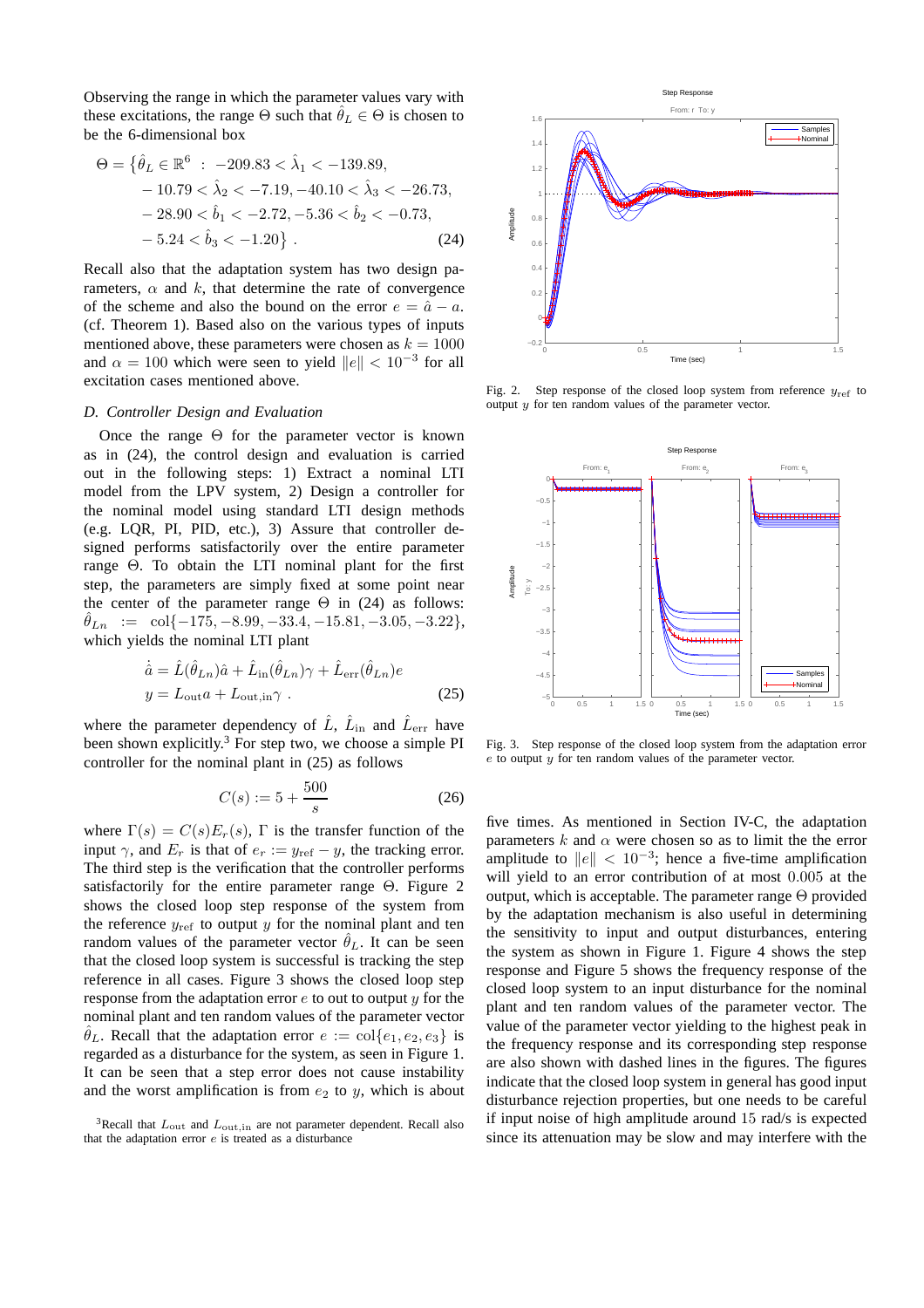

Fig. 4. Response of the closed loop system to a step input disturbance for ten random values of the parameter vector.



Fig. 5. Frequency response of the closed loop system to input disturbance for ten random values of the parameter vector.

command signal given from the controller. A similar analysis can be carried out for the case of output disturbance.

The next step is to connect the controller in feedback with the actual Navier-Stokes equations (20) and perform computational fluid dynamics (CFD) simulations to evaluate the performance of the closed loop system. For this purpose *Navier2d* solver under MATLAB [10] was utilized, with the reference signal  $y_{ref}$  being a step signal dropping from  $0.5$ to  $-0.5$  at  $t = 0.7$  seconds. In addition, an input noise of  $0.5 \sin(15t)$  was also applied to the system; recall from Figure 5 that  $\omega = 15$  rad/s is the frequency under which the frequency response peaks for the worst case. The snapshots for the CFD simulation for this case are shown in Figures 6- 7 and the system output  $(21)$ , i.e. the *u*-velocity at the center of the domain, is shown in Figure 8. It can be observed that the closed loop system is successful in tracking the input reference, while at the same time significantly attenuating the effect of the input disturbance to the output, which is



Fig. 6. Snapshots (u-component) of CFD simulation for the Navier-Stokes system under closed loop with input noise.



Fig. 7. Snapshots (v-component) of CFD simulation for the Navier-Stokes system under closed loop with input noise.



Fig. 8. Point of interest (i.e. system output  $y$ ) for the Navier-Stokes system under closed loop with input noise.